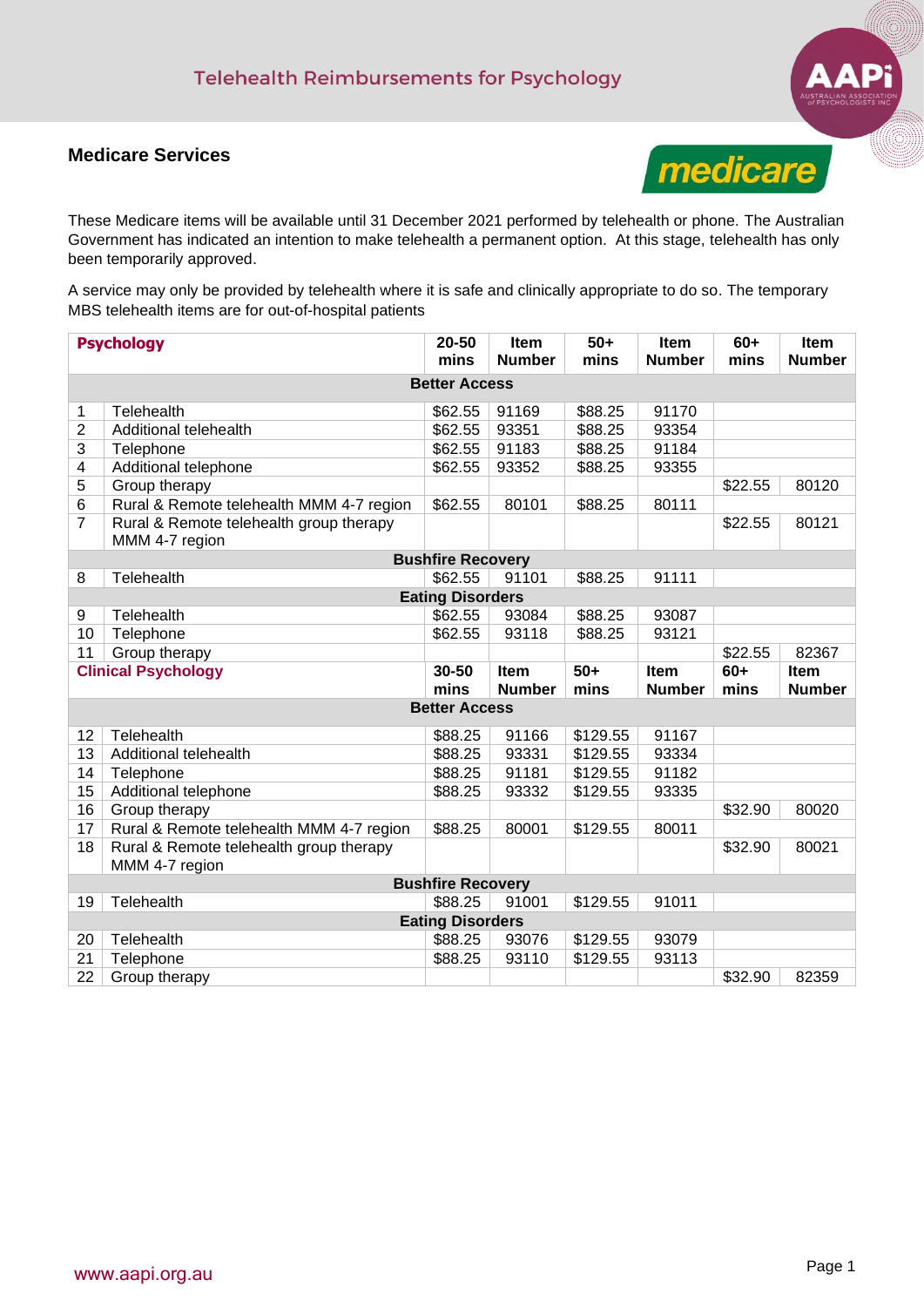

| <b>Psychology &amp; Clinical Psychology</b>                                     |                                           |               |       |               |       |  |  |
|---------------------------------------------------------------------------------|-------------------------------------------|---------------|-------|---------------|-------|--|--|
| <b>Residential Aged Care Services</b>                                           |                                           |               |       |               |       |  |  |
| MHCP telehealth & telephone see 1-7 (psychology) or 12-18 (clinical psychology) |                                           |               |       |               |       |  |  |
| 23                                                                              | Chronic Disease Management telehealth     | \$55.10       | 93537 | $20+$ min     |       |  |  |
| 24                                                                              | Chronic Disease Management telephone      | \$55.10       | 93538 | $20+ min$     |       |  |  |
| 25                                                                              | Indigenous Australian Services telehealth | \$55.10       | 93592 | $20+ min$     |       |  |  |
| 26                                                                              | Indigenous Australian Services telephone  | \$55.10       | 93593 | $20+ min$     |       |  |  |
| Non-directive pregnancy support counselling 30+ mins                            |                                           |               |       |               |       |  |  |
| 27                                                                              | Telehealth                                | \$64.70       | 93026 |               |       |  |  |
| 28                                                                              | Telephone                                 | \$64.70       | 93029 |               |       |  |  |
| Chronic Disease Management Plan 20+ mins                                        |                                           |               |       |               |       |  |  |
| 29                                                                              | Telehealth                                | \$55.10       | 93000 |               |       |  |  |
| 30                                                                              | Telephone                                 | \$55.10       | 93013 |               |       |  |  |
| Autism, Pervasive Developmental Disorder or Disability Services 50+ mins        |                                           |               |       |               |       |  |  |
| 31                                                                              | Telehealth                                | Aged under 13 |       | Aged under 15 |       |  |  |
|                                                                                 |                                           | years         |       | years         |       |  |  |
|                                                                                 |                                           | \$88.25       | 93032 | \$88.25       | 93035 |  |  |
| 32                                                                              | Telephone                                 | \$88.25       | 93040 | \$88.25       | 93043 |  |  |

# **National Disability Insurance Agency (NDIS)**

# **Psychology**

1 | NDIS has funded telehealth psychology prior to Covid-19. Use standard face-to-face codes. When submitting a Payment Request on the NDIS Portal for NDIA managed plans: Telephone: select 'Non Face-to-Face Services' under Claim Type Telehealth: select 'Telehealth' under Claim Type.

### **Department of Veteran Affairs Service (DVA)**

| <b>Psychology</b>          |            | $20 - 50$<br>mins                 | <b>Item</b><br><b>Number</b> | $50+$<br>mins                | <b>Item</b><br><b>Number</b> | 60+<br>mins                  | <b>Item</b><br><b>Number</b> |                              |
|----------------------------|------------|-----------------------------------|------------------------------|------------------------------|------------------------------|------------------------------|------------------------------|------------------------------|
|                            | Telehealth |                                   | \$103.15                     | <b>US19</b>                  | \$145.65                     | <b>US20</b>                  |                              |                              |
| 2                          | Telephone  |                                   | \$103.15                     | <b>US41</b>                  | \$145.65                     | <b>US42</b>                  |                              |                              |
| 4                          |            | Trauma-focused therapy telehealth | \$218.65                     | <b>US54</b>                  | $90+$ mins                   |                              |                              |                              |
| 5                          |            | Group therapy                     |                              | \$37.25                      |                              |                              |                              | <b>US18</b>                  |
| <b>Clinical Psychology</b> |            |                                   |                              |                              |                              |                              |                              |                              |
|                            |            |                                   | $30 - 50$<br>mins            | <b>Item</b><br><b>Number</b> | $50+$<br>mins                | <b>Item</b><br><b>Number</b> | $60+$<br>mins                | <b>Item</b><br><b>Number</b> |
| 12                         |            | Telehealth                        | \$145.65                     | <b>US09</b>                  | \$213.90                     | <b>US10</b>                  |                              |                              |
| 13                         |            | Telephone                         | \$145.65                     | <b>US43</b>                  | \$213.90                     | <b>US44</b>                  |                              |                              |

15 Group therapy **15 Group therapy 15** Group therapy **154.35** US08

\$320.95 | US55 | 90+ min

14 Trauma-focused therapy telehealth